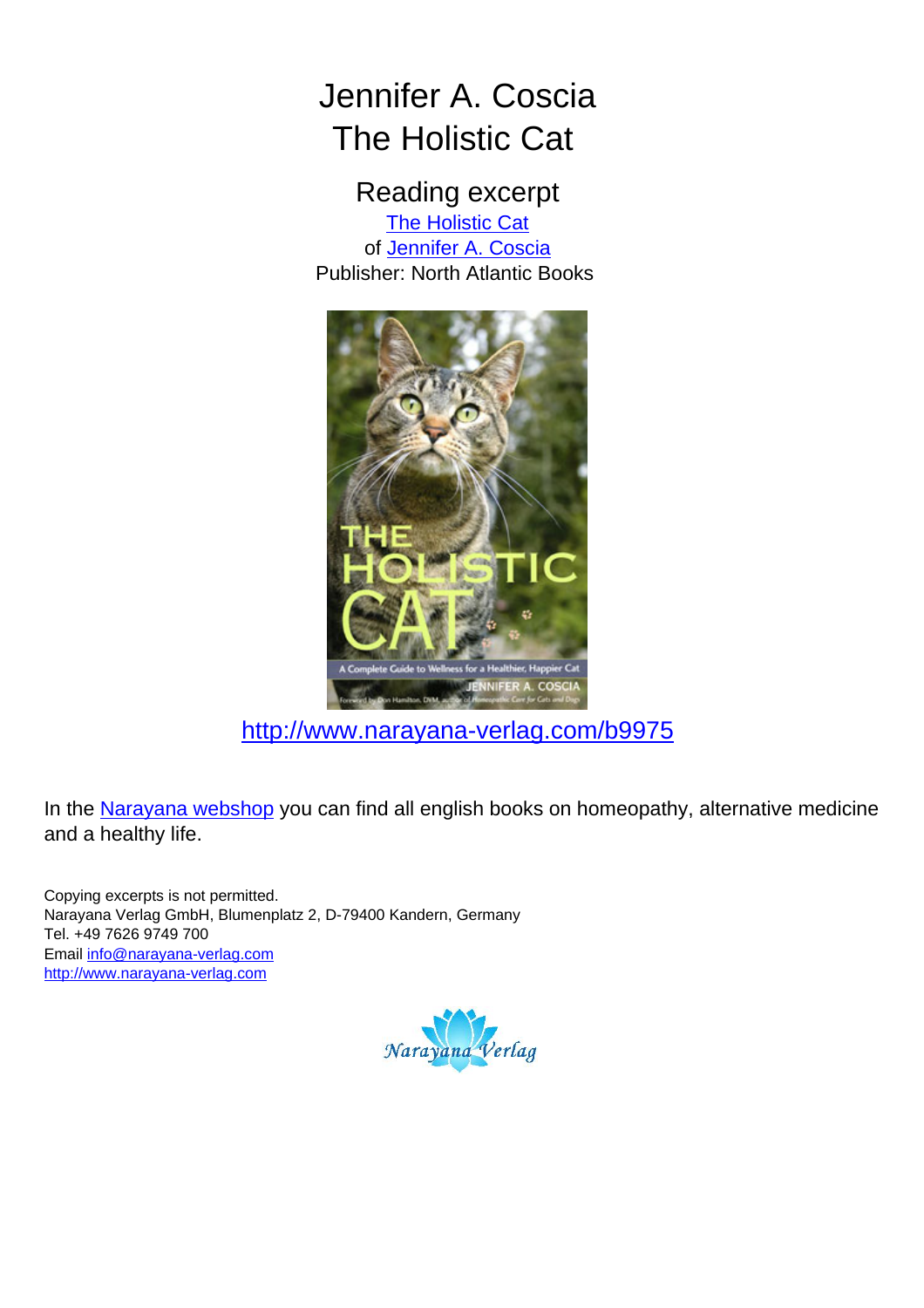## INTRODUCTION

Over the years I have seen too many homeless, diseased, abused, and neglected animals, the majority of which were cats and kit. and neglected animals, the majority of which were cats and kittens. Writing a book on disease prevention and wellness for cats is my way of giving back to all of you who have opened your hearts and homes to receive these very special creatures. I also wish to share with you my passion for helping to eradicate the ever-growing problem of homeless, unwanted pets. I truly believe that, through community effort, education, spaying/neutering, and adoption programs, this mission will succeed.

I am a holistic nutritional consultant and author of *The Fat Elimination and Detox Program (FED): A Holistic Approach to Disease Prevention and Weight* Loss. I also own and operate a rescue and adoption agency called The Animal Rescue and Adoption Agency, Inc. (TARAA). With the aid of Petco Corporation, we have placed hundreds of homeless animals into deserving homes. TARAA is a nonprofit/no-kill organization that relies heavily on a foster care program and outside donations.

It is only recently, after the loss of two of my adult cats, that I began to question conventional veterinary medicine. They both died of cardiomyopathy (heart disease), which was possibly vaccine related. Baby, a handsome white domestic-shorthair male, was only four years old; and Silver, a silver Maine coon mix, was barely two. These cats were far too young to die. Baby was vaccinated annually, and Silver had received all his vaccines just three months before he died. Their deaths prompted my research into vaccine-related illnesses in cats, and I will share my findings with you later in this book.

I have been involved with animal rescue (of cats in particular) for the past seventeen years, and I must tell you I have seen it all. I've seen cats hurled from cars, thrown from bridges, burned alive

XV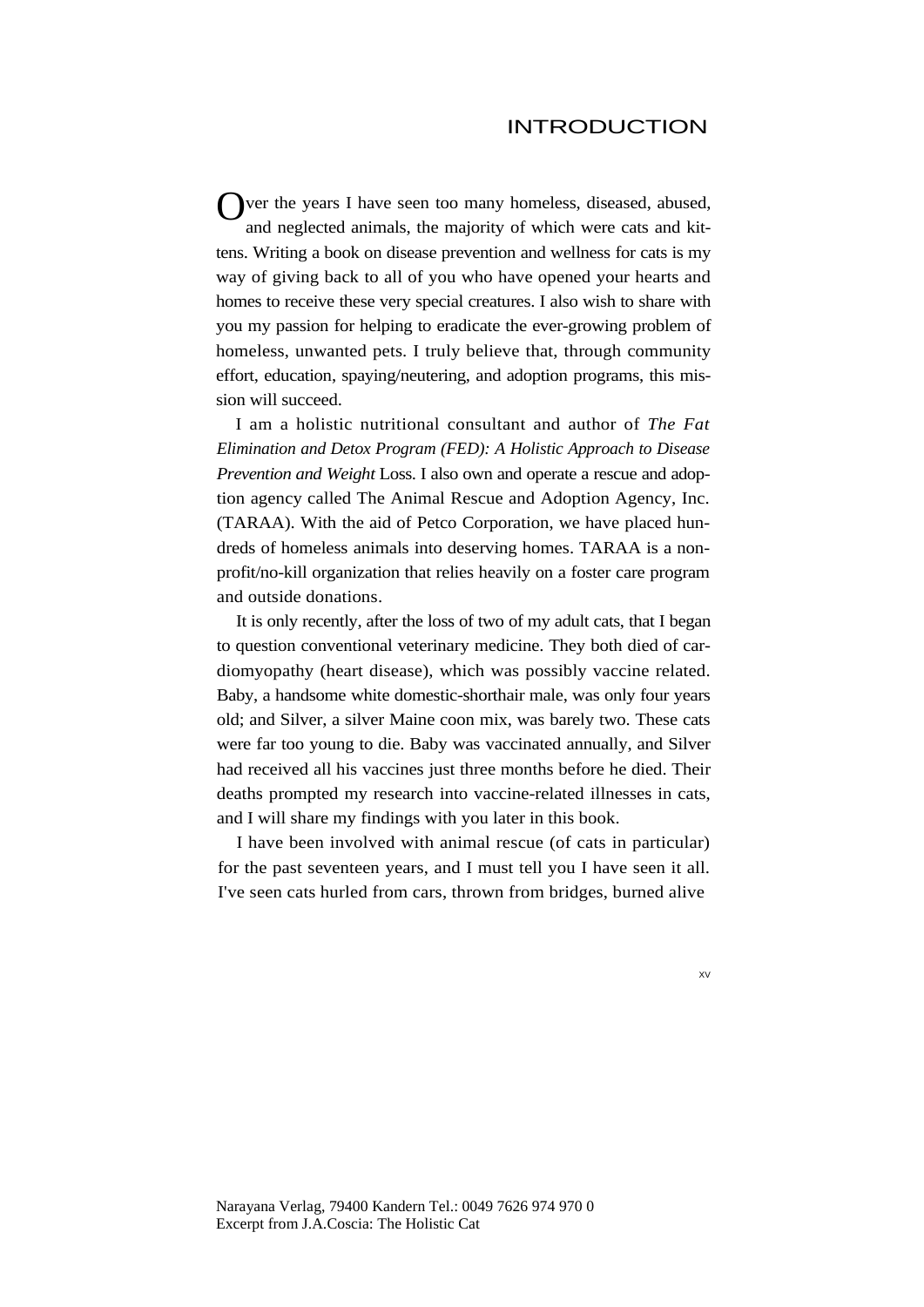(and survived), ripped apart by dogs, drowned in pools, and born with severe deformities including backward feet. I even had two five-week-old kittens who had ridden from Miami to Jacksonville in the wheel well of an eighteen-wheeler. I have rescued kittens that were born in walls, in condemned buildings, inside a flooded drainpipe under a road, on a boat, and even in the engine of a truck in a wrecking yard. As part of TARAA's mission to reduce the numbers of unwanted or homeless cats, we've dwindled down several feral cat colonies by adopting out the adoptable cats and spaying/neutering the remaining ones. So far, the journey has been bittersweet, but we have had more joy than sorrow, I am happy to say. My husband says that the best therapy for anything that troubles you is to sit on the floor in a room full of kittens. Their antics will surely put a smile on your face.

Growing up, my family always had a bit of a zoo—at one point we had six indoor cats and three dogs. I am sure we vaccinated them at some point in their lives but nowhere near to the extent of the recommended vaccine protocols of today—veterinarians now recommend up to three to four vaccines before a kitten reaches four months of age. (I have personally buried many kittens that became sick after immunization, probably because they were immune-suppressed to begin with and never should have been vaccinated. I will discuss this topic more later on.) Most of my family's pets lived well into their teens. I can recall very few visits to the vet because our animals just didn't get sick—at least not until they were approaching their senior years—unlike the pets of today.

Many animals these days suffer chronic conditions like allergy problems, joint problems, intestinal difficulties, kidney and urinary tract issues, thyroid disorders, heart disease, and, finally, cancer. In fact, one of the leading diseases in cats is cancer, and I am shocked each time I hear from adopters that they just had to put their cat down due to this disease. Cringing, I ask them how old the cat was and their reply is heart breaking. You would expect that the cat had been in its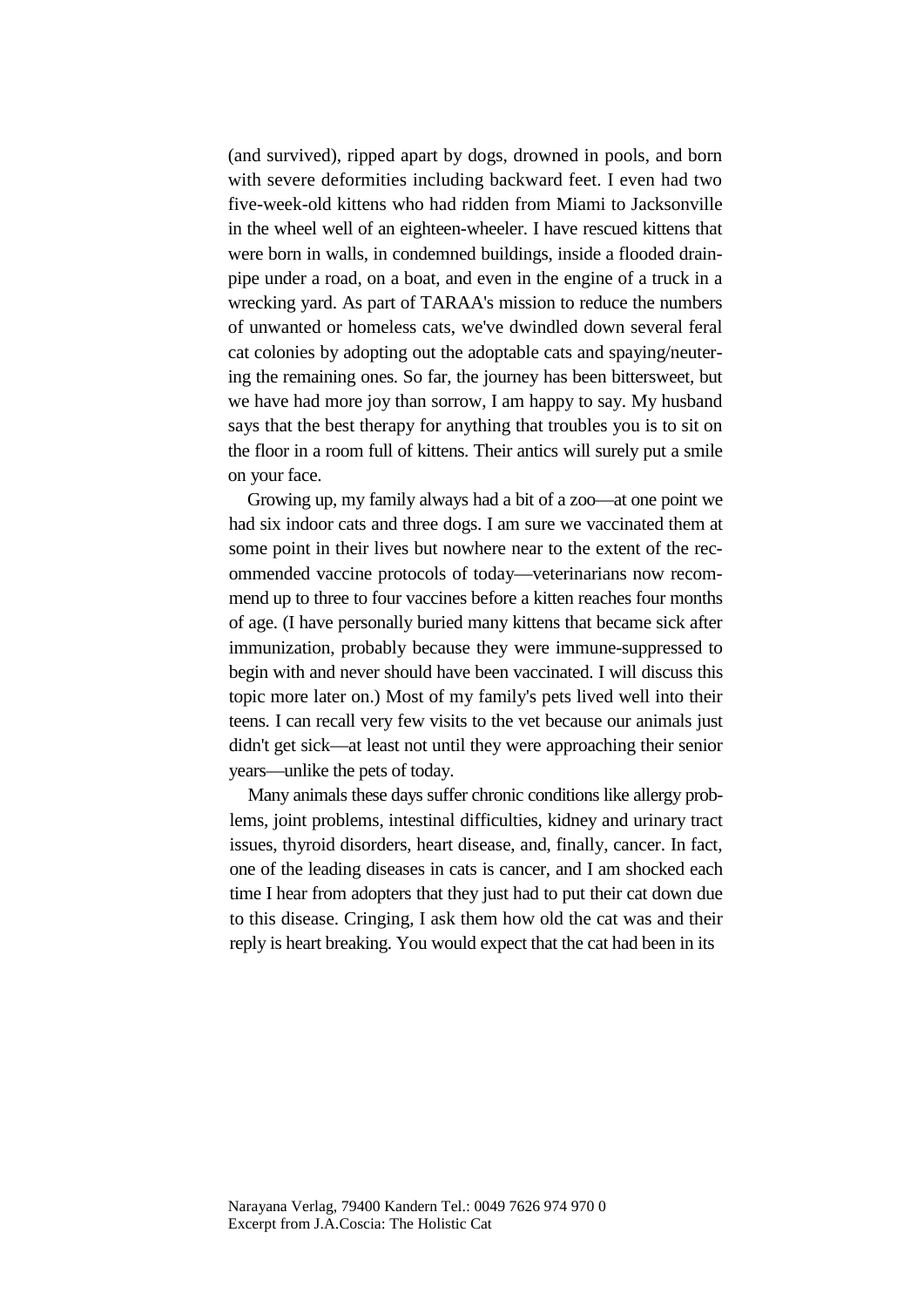senior years, but too often I hear it was less than nine years old. I also frequently hear that a cat died of old-age-related illness at the age of ten or twelve years, while according to the Humane Society the average life expectancy for an indoor cat in the United States is supposed to be seventeen plus years.

What has changed so drastically in the last twenty or so years? And why do we see so much disease today? My theory is that the overuse of vaccines and drugs in veterinary care, along with the multitude of chemicals and contaminants that are added to pet foods and our water supply, is slowly killing our cats. Diet too plays a crucial role in the health and life expectancy of our cats. The Humane Society also stated that a cat today lives more than double the life expectancy of that of a cat from eighty years ago. But take a look at the state our country was in during the f 930s and 1940s. Times were tough; we were in the midst of a depression followed by war, and food was scarce for all—let alone cats. So, logically speaking, cats today should live at least double the life expectancy of the felines of yesteryear as food is no longer scarce.

While studying for my nutrition degree, I had the opportunity to take a few classes on the care of domestic pets, and one of the required readings was *Homeopathic Care for Cats and Dogs* by Don Hamilton, DVM. This book opened my eyes to the epidemic of chronic illness and the overuse of vaccines in pets today. Since then, I have seen firsthand the truths I learned in my courses, and I have an overwhelming need to share this information with you.

I must also say that I am not writing this book to "bash" conventional medicine. On the contrary, actually, I will praise conventional medicine and give credit where credit is due; however, I believe that conventional medicine combined with holistic medicine is the best form of health care for your cat. This unique combination is called complementary medicine and simply means that each complements the other (I will explain complementary medicine in more detail throughout this book).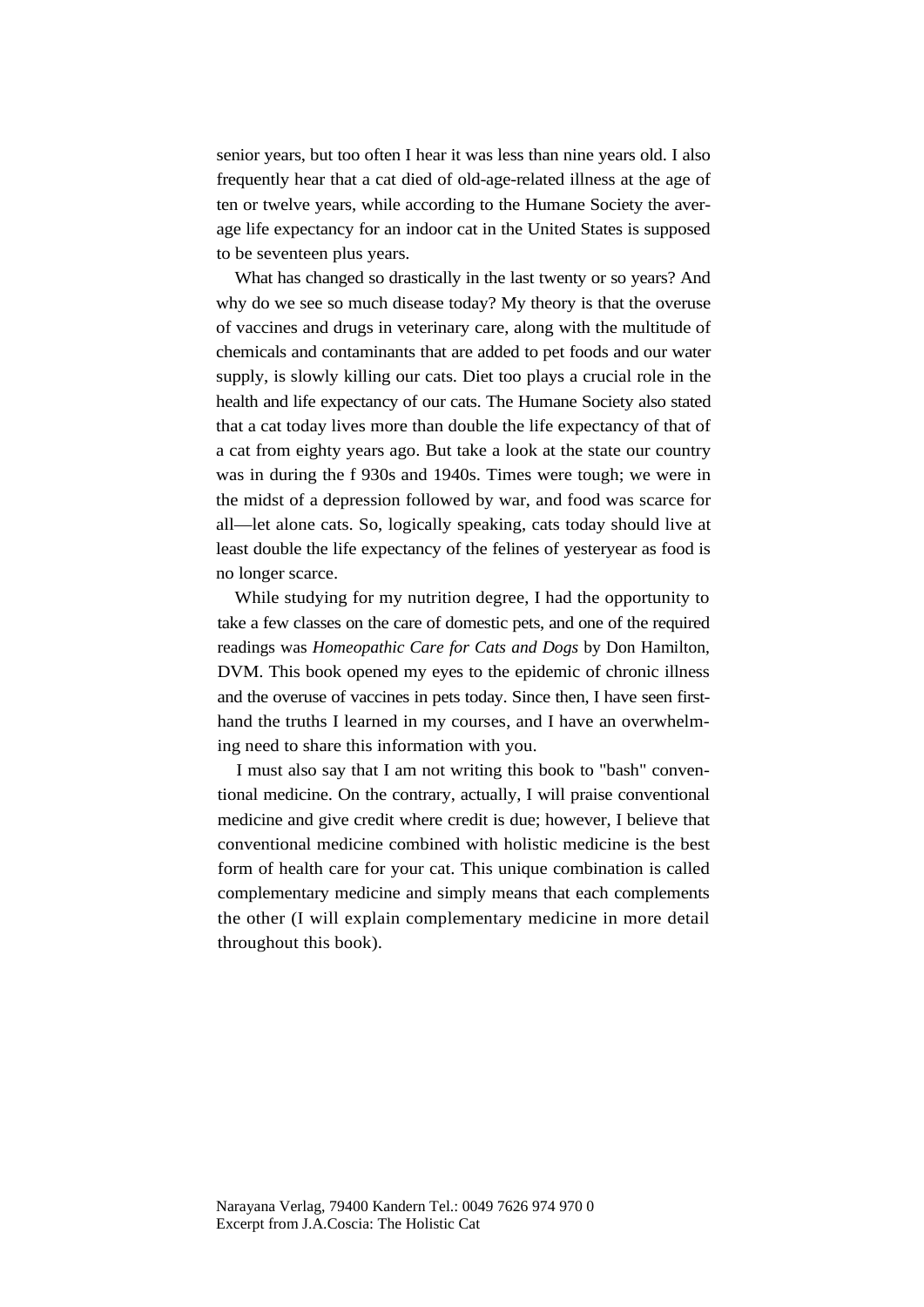You obviously care a great deal about your pet; otherwise, you probably wouldn't have purchased this book. With this in mind, I will tell you how I got started on this path and share with you my experiences.

## **The First Rescue**

In June of 1990 I was riding a bicycle around our Long Island neighborhood with my daughter, Arielle. As we rode down a street in a nearby development where a vacant wooded lot remained, we noticed a large box in the middle of the lot and immediately decided to investigate. The box contained only a dirty food dish, an empty bowl (I assumed it was once used for water), and a filthy towel. Suddenly, Arielle shrieked with joy as she spotted seven young kittens playing on a nearby log. I didn't see a mama cat anywhere nearby, so I deduced that the kittens had been abandoned without their mother. This was to be my first rescue/trapping experience.

The kittens were scared to death and all of them scattered into the woods as we approached, but, over the next two days, we worked hard to successfully trap every one. Though they appeared to be in pretty good shape, I knew we couldn't keep them since we already had a bit of a zoo. Thus, I called the North Shore Animal League in Port Washington, New York. They were very helpful as they already had me on file from my previous adoption of a wonderful dog named Frisco. They advised me to socialize the kittens—which meant to make them friendly—and then bring them to their shelter for placement in their adoption program. Naturally, we fell in love with all the kittens, but, in particular, a beautiful Russian blue we called Smokey. We ended up keeping just Smokey and later found out that all remaining kittens went to good homes within one week (thanks to the North Shore Animal League).

Over the years we continued our animal rescue efforts in several states, and our zoo rapidly expanded so that our pets outgrew our home. Because my husband Michael is an engineer, we moved quite